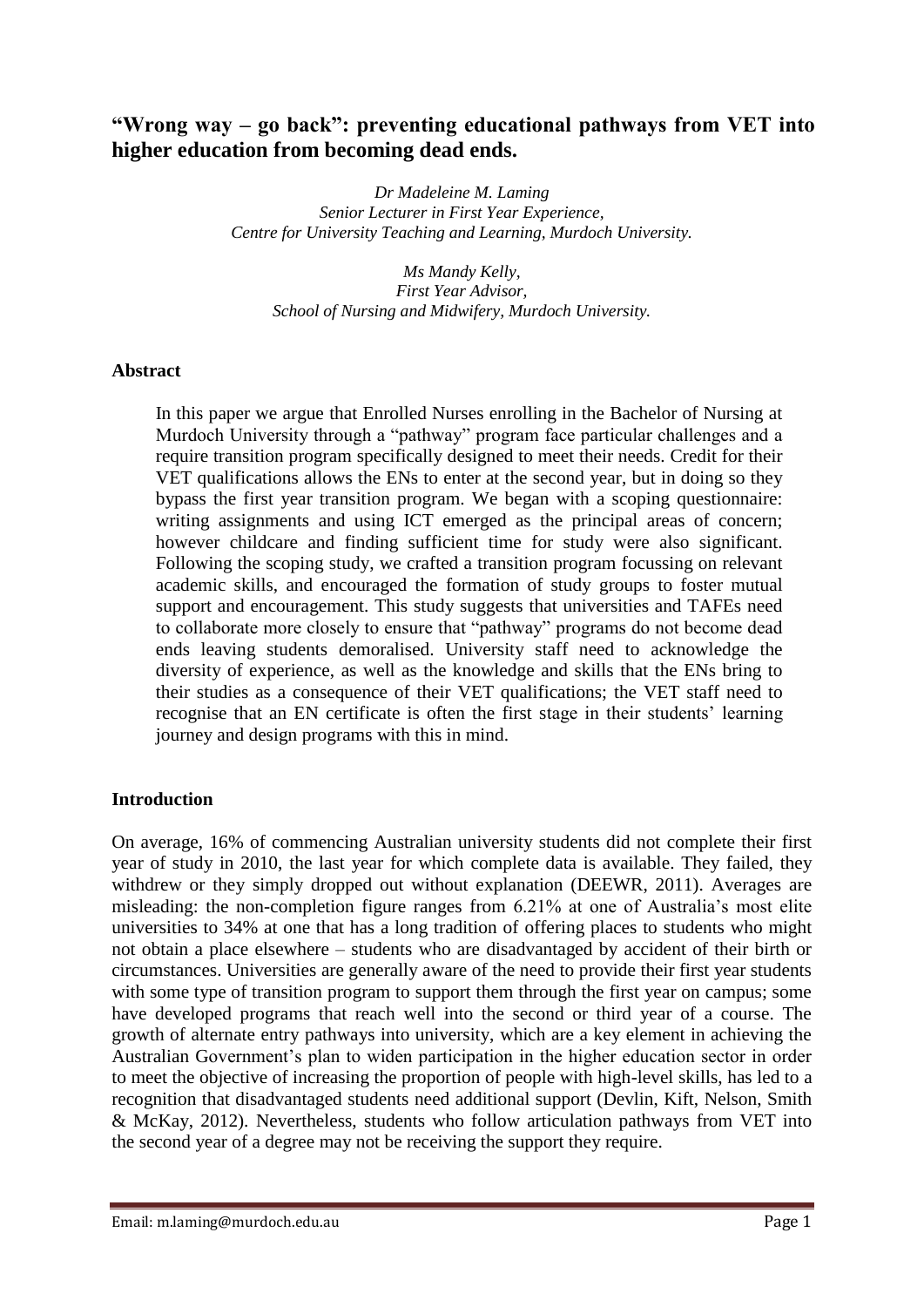This paper describes a transition program specifically designed to meet the needs of Enrolled Nurses (ENs) who enrol in the second year of the Bachelor of Nursing with Advanced Standing. What appears to be an advantage – reducing the length of the course by one year – may in fact be a disservice since they bypass the normal first year orientation and transition programs. The literature indicates that many of these students are more vulnerable to failure than students entering directly into the Bachelor of Nursing as they may lack the academic skills necessary for successful university study and are likely to be more vulnerable to external pressures that impair their capacity to learn (Bolen & Kenny, 2009; Cubit & Leeson, 2009; Drury, Francis & Chapman, 2009; Hutchinson, Mitchell & St John, 2011).

## **Changes to nurse education**

Traditionally, Australian nurses have been divided into two levels based on their education and role within the health care system. Until 1984, all nurses were trained in a hospital-based apprenticeship system that had not changed significantly since formal nurse training was developed in the late nineteenth century. This method was replaced by an academic model that made nurse education into a university course. Initially members of the higher level of the nursing profession, known as Registered Nurses (RN), were required to complete an undergraduate diploma, but in 1992 this was upgraded to a bachelor's degree (Kenny  $\&$ Duckett, 2005). Since 2010 the lower level of nurses has been referred to as Enrolled Nurses (EN) in all Australian states and territories. ENs complete an Advanced Diploma or Diploma in Nursing or a Certificate IV in Nursing in the VET sector in either a Technical and Further Education (TAFE) facility or an Institute of Technology (Cubit & Leeson, 2009). They practise under the direction and supervision of an RN in a role that is usually seen as complementary to the RNs' work.

The global shortage of qualified RNs has been recognised as problematic since the early 2000s. Attrition rates among RNs vary across states and territories as well as within regions and sectors; reliable data is difficult to obtain, but the overall pattern is clear. Nurses are leaving the profession and those who remain are aging (Holland, Allen & Cooper, 2012). One strategy is the need to increase the number of new recruits and encourage ENs to upgrade their qualifications.

With few exceptions, Australian ENs, who wish to upgrade to full registration as an RN must complete a Bachelor of Nursing degree. There is no tradition of offering tailored "conversion courses" as there is in the UK (Kenny  $\&$  Duckett, 2005) and they are still rare (Cubit  $\&$ Leeson, 2009), however most university nursing schools offer some level of academic credit to ENs on the basis of their existing qualifications.

EN conversion to RN is under-researched in Australia; however it seems that many ENs are not happy in their role. Kenny & Duckett (2005) cited disillusionment with their role as a major factor in the decision to upgrade to RN status. The ENs appear to be caught between "push down" factors that undermine their skills and "push up" that make it hard for them to find employment, particularly in regional and rural areas. Employment of comparatively unskilled Personal Care Assistants (PCAs) is putting downward pressure on ENs, with reports of them being asked to work for lower PCA wages or to spend large amounts of their shift completing unskilled tasks such as cleaning, rather than the patient care for which they have trained. Faced with limited budgets, rural and regional hospitals and clinics will often opt to employ a small number of RNs, supported by a team of PCAs, rather than ENs who are regarded as being of less value.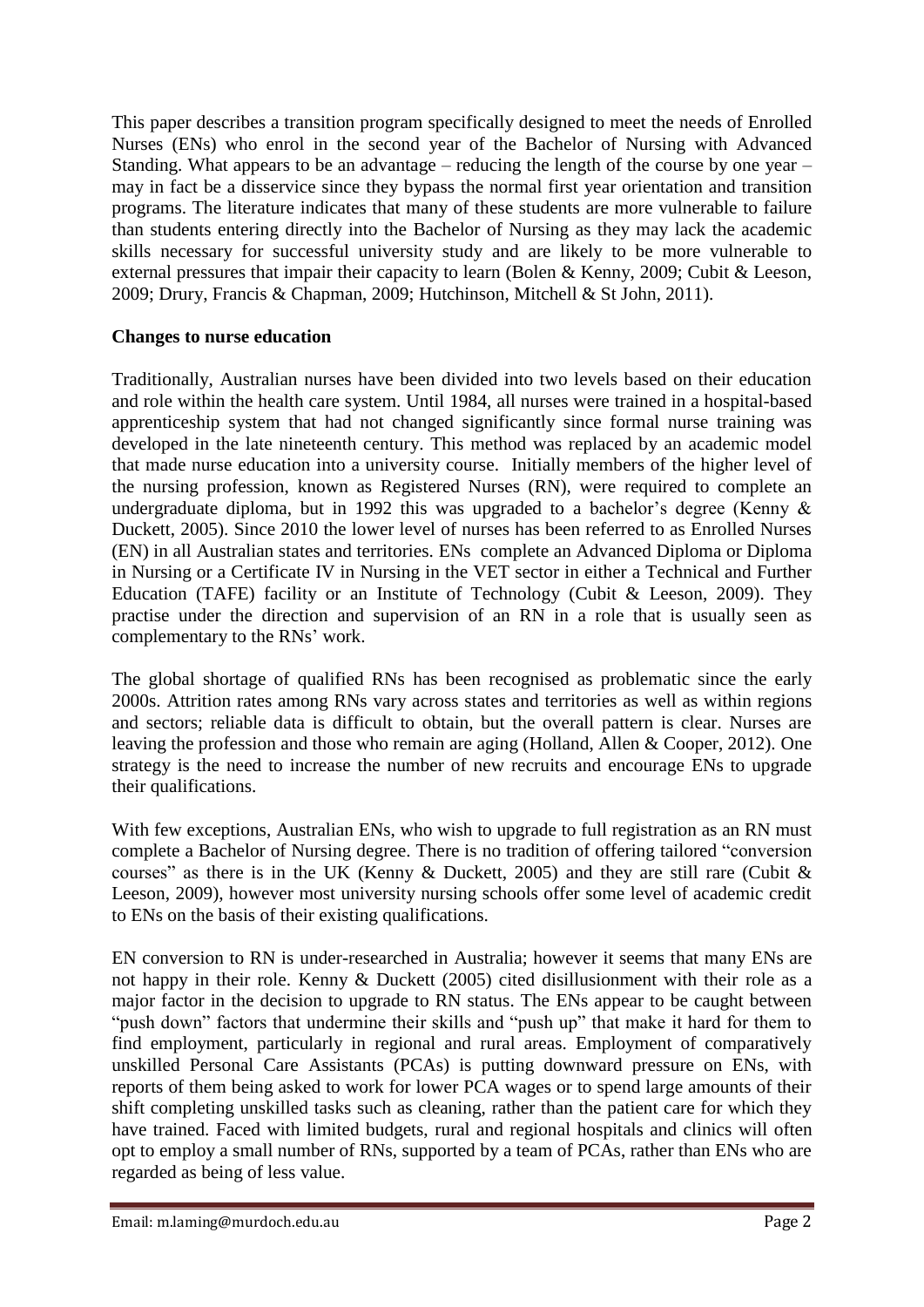At the same time, there is no denying that many ENs choose to upgrade their qualifications for positive reasons including better employment opportunities, higher pay levels and inherent interest in the role of an RN. Many ENs undertake further training because they want to become more involved in what are seen to be the more interesting, or more exciting aspects of patient care (Hoodless & Bourke, 2009)

## **Murdoch University**

Like many universities, Murdoch has created an alternate entry pathway into the Bachelor of Nursing. Practising ENs and those ENs who are currently registered but not practising, who have a TAFE Diploma, Advanced Diploma or have completed hospital-based training course are eligible for admission to the Bachelor of Nursing. Recently trained ENs who have units in their diplomas that map onto the unit outcomes for first year nursing units receive one year's Advanced Standing allowing them to begin their degree in the second year of the course. Students who have not completed a TAFE diploma receive *pro rata* credit and are required to complete the Indigenous nursing unit. The number of ENs applying to upgrade their qualifications is small, but demand is increasing. Moreover, as the Peel Campus is small and self-contained, students in need of help are immediately noticeable.

We were alerted to the difficulties than many of the ENs were experiencing when they began asking the First Year Advisor for help with a range of issues normally covered during the first year students transition program. Murdoch University has a network School-based advisors who provide assistance to all students in their first two semesters. The First Year Advisors run a number of transition programs in each school, but also offer one-on-one help to students and refer them to support services where appropriate. Requests for help led to the realisation that these second year nursing students were in fact, first year students and were experiencing many of the same challenges in adjusting to university study.

Drawing on our previous experience of designing orientation and transition programs for first year students; the First Year Advisor arranged a one day seminar for the ENs. Sessions included an introduction to the relevant staff members, library orientation, using LMS and Turnitin, academic writing and an overview of the first assignment in the core unit.

## **Methodology**

## *Participants*

Twenty ENs who enrolled in the Bachelor of Nursing with Advanced Standing in Semester 2 2012 and Semester 1 2013 were invited to attend the orientation seminar. Thirteen ENs participated, amounting to 65% of the cohort. A further two ENs who enrolled in Semester 1 2012 asked to attend when they heard about the seminar. By definition, all the participants are mature age students: their ages ranged from mid-twenties to late forties. Five participants had completed their EN qualification more than fifteen years previously, but the majority (6) had completed their diploma within the last two years.

All but one of the 15 participating ENs were female. Five were part time students. Thirteen had children, but the age of the children ranged from 7-34 with the majority being adults or young adults and therefore independent.

Twelve participants were already working in the healthcare sector. Their specialisations were varied and included, aged care, oncology, rehabilitation, mental health, surgery and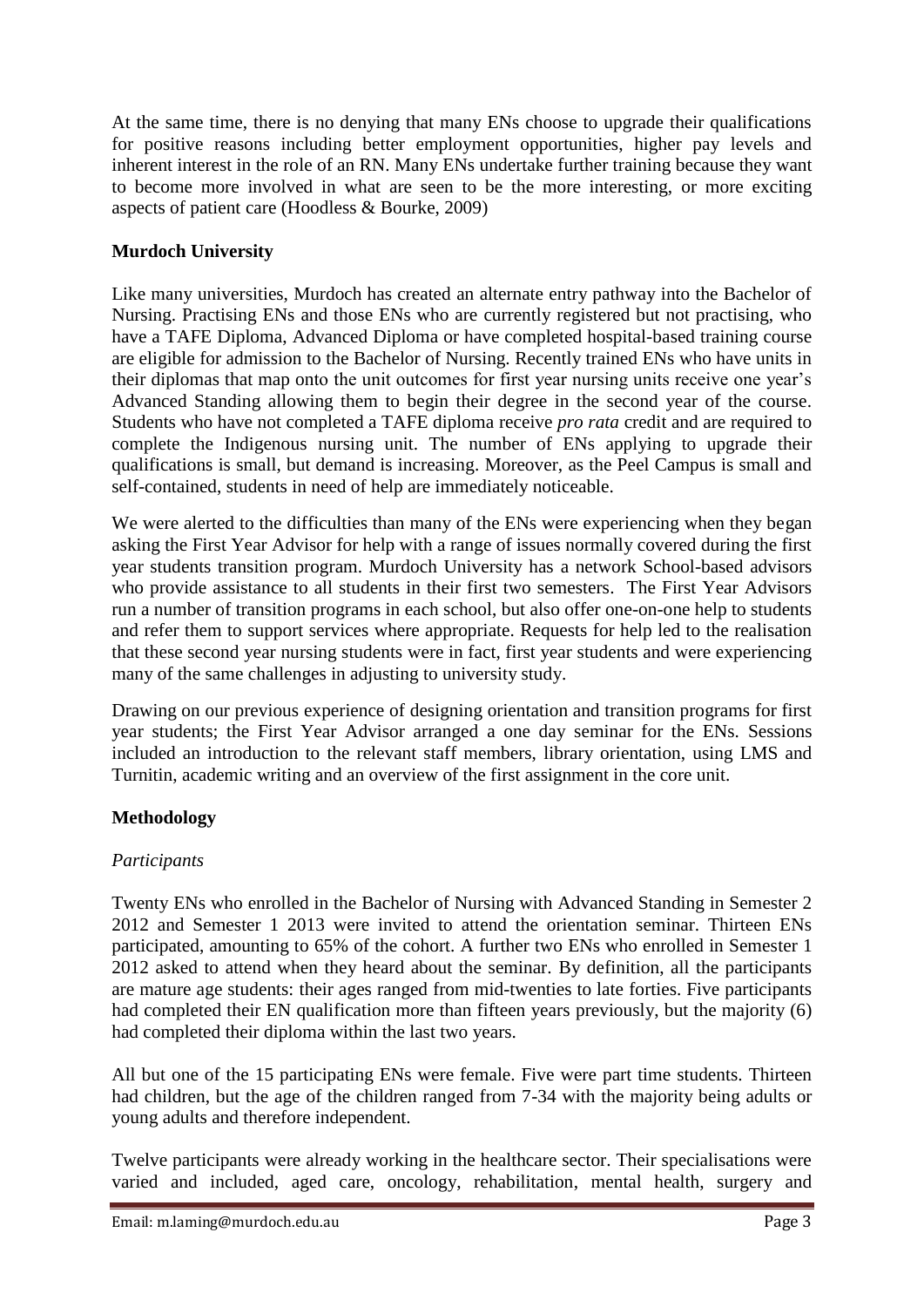community care. Half the participants had worked in more than one area and one, who had been employed by the West Australian Community Health Services, had experience in almost every aspect of nursing that we identified.

## *Data collection*

The seminar was used as an opportunity to distribute a scoping questionnaire that asked the participating ENs to identify those aspects of enrolling in the Bachelor of Nursing or returning to study which caused them concern or anxiety. The preliminary draft of the questionnaire was based on the issues raised by currently enrolled ENs in their first semester on campus. These included advice about reducing their load, assistance with academic skills, understanding the Learning Management System (LMS) and difficulties with computer based assessment tasks and Turnitin.

Later revisions of the questionnaire drew on the literature on nurse education and conversion courses (Bolen & Kenny, 2009; Cubit & Leeson, 2009; Hutchinson, Mitchell & St John, 2011; Hylton, 2005; Kenny & Duckett, 2005), on mature age students returning to study (Daugherty, 2012; Drury, Francis & Chapman, 2009) and on the transition from VET to university (Aird, Miller, van Megen, & Buys, 2010; Chapman, 2006; Davey & Jamieson, 2003). In particular, Dickson (2000) who cited six common factors that have a negative impact on the process:

- 1. The degree of theoretical knowledge expected in a university course as opposed to the applied knowledge required in a TAFE course,
- 2. Differences in teaching & learning styles,
- 3. Higher academic standards and stricter adherence to conventions combined with uncertainty about staff expectations,
- 4. Repetition of TAFE content,
- 5. Changed expectations of staff-students relationships,
- 6. Time management and role conflict.

The questionnaire included questions requiring categorical answers, Likert-scale questions and questions that allowed a free-text response. There were questions intended to collect demographic information about the ENs including gender, number of children, length of time since completion of their EN qualification and previous work experience. The Likert-scale questions and free-text response questions collected information about the students' experience of using ICT and their confidence; they also collected information about the students' perception of themselves as learners or students.

## *Interviews*

The final page of the questionnaire included an invitation to participate in a follow-up interview; six students agreed. The interview questions were developed from the initial analysis of the questionnaire results and were then related back to the literature to augment our understanding of the issues emerging from the questionnaire results; for example, many of the participants expressed doubts about their ability to write essays, this led to a discussion about their secondary school experiences, reasons for choosing TAFE and their subsequent decision to upgrade their qualifications.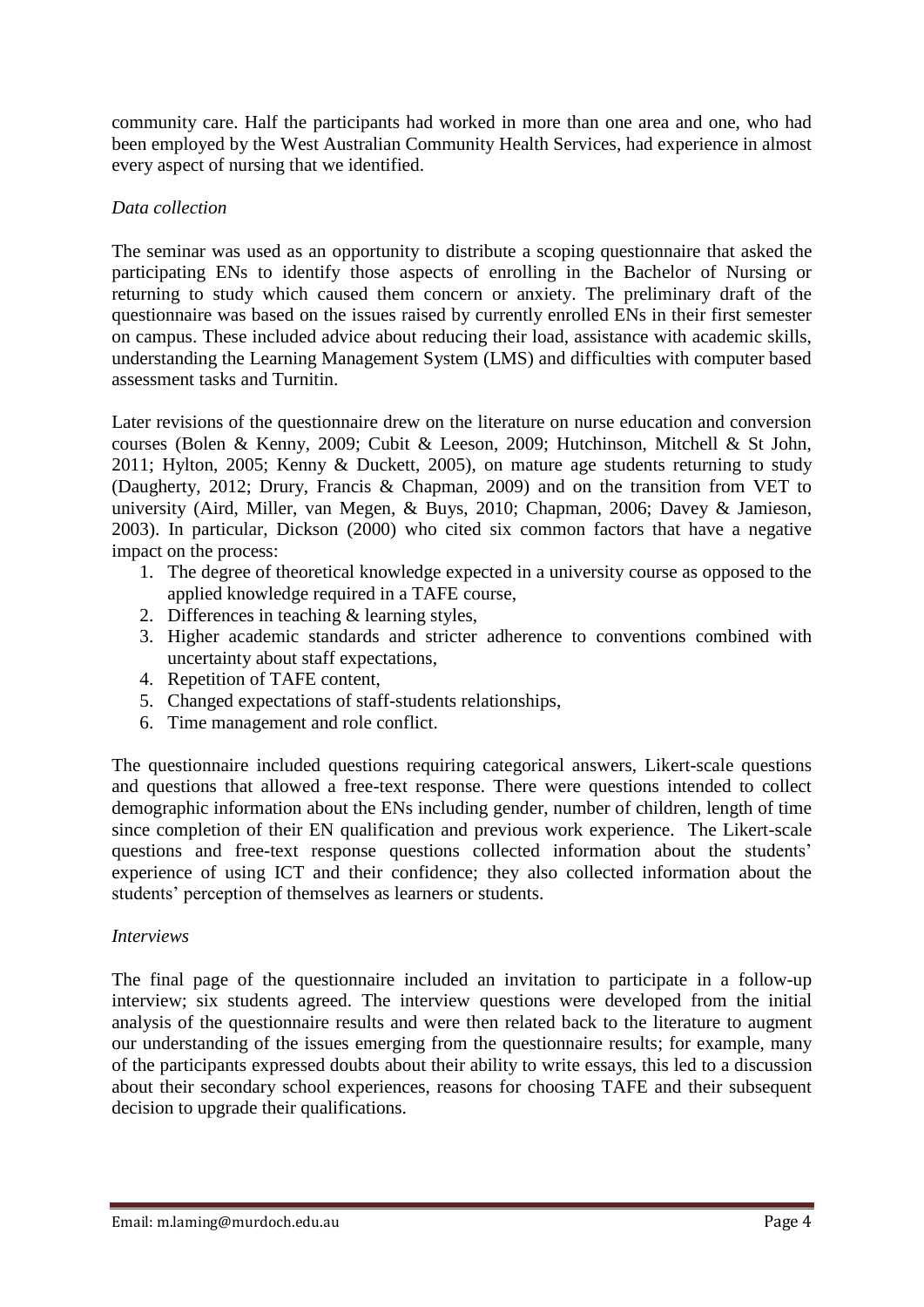### **Findings and discussion**

All 15 of the ENs attending the seminar completed the questionnaire. Using computer programs associated with learning or completing assignments emerged as the issue that provoked the greatest anxiety among the ENs. Like many universities, Murdoch relies on the web application LMS to deliver course information, lecture notes, readings and lecture recordings; within the next twelve months LMS will be replaced by Moodle, a similar, open source web application. Assignments are often submitted on line as well, and written assignments must be scanned by Turnitin, a plagiarism detection program, before they are submitted. As Table One indicates, all of the students were computer literate to some extent. Most were quite comfortable using email and common software programs such as Word and PowerPoint, which is often used in schools, but less comfortable using the data base and calculation program Excel.

Results were markedly different when the ENs were asked about their confidence using computer programs designed specifically for managing university study, LMS, Moodle, Turnitin and the online library databases.

|                    | Not used | Not confident | Moderately | Very confident |
|--------------------|----------|---------------|------------|----------------|
|                    | %        | $\frac{0}{0}$ | confident  | $\%$           |
|                    |          |               | $\%$       |                |
| Email              | ۰        | ۰             | 26(4)      | 73(11)         |
| Word               | -        | 13(2)         | 26(4)      | 60(9)          |
| PowerPoint         | ۰        | 20(3)         | 40(6)      | 40(6)          |
| Excel              |          | 26(4)         | 60(9)      | 13(2)          |
| <b>LMS</b>         | 0.6(1)   | 13(2)         | 60(9)      | 20(3)          |
| Moodle             | 40(6)    | 20(3)         | 33(5)      | 0.6(1)         |
| Turnitin           | 0.6(1)   | 33(5)         | 40(6)      | 13(2)          |
| Library databases  | 0.6(1)   | 13(2)         | 60(9)      | 20(3)          |
| Using the internet | -        | 13(2)         | 54(8)      | 33(5)          |
| for research       |          |               |            |                |

**Table 1: Confidence using ICT (whole numbers in brackets)**

Like most Australian universities, Murdoch also requires students to accept their offered place in a course and enrol online. The majority was comfortable doing this, with only one student describing themselves as completely lacking in confidence at their ability to manage the task. Enrolling in the course was regarded as more challenging and selecting classes more challenging again: three students had no confidence in their ability to do this correctly and one student did not attempt it without help from staff in the Student Centre or the First Year Advisor.

A minority of students expressed serious reservations about the ability to use ICT to access course materials and complete assignments, but those who described themselves as moderately confident also expressed a wish for more training and targeted support. They were able to find lecture readings and material for assignments, but at the same time admitted to high levels of anxiety that they were not using the programs correctly or that assignments submitted electronically might go awry.

Writing assignments emerged as the second area of serious concern, and the responses to this section of the questionnaire indicate it is a more serious problem. None of the 15 ENs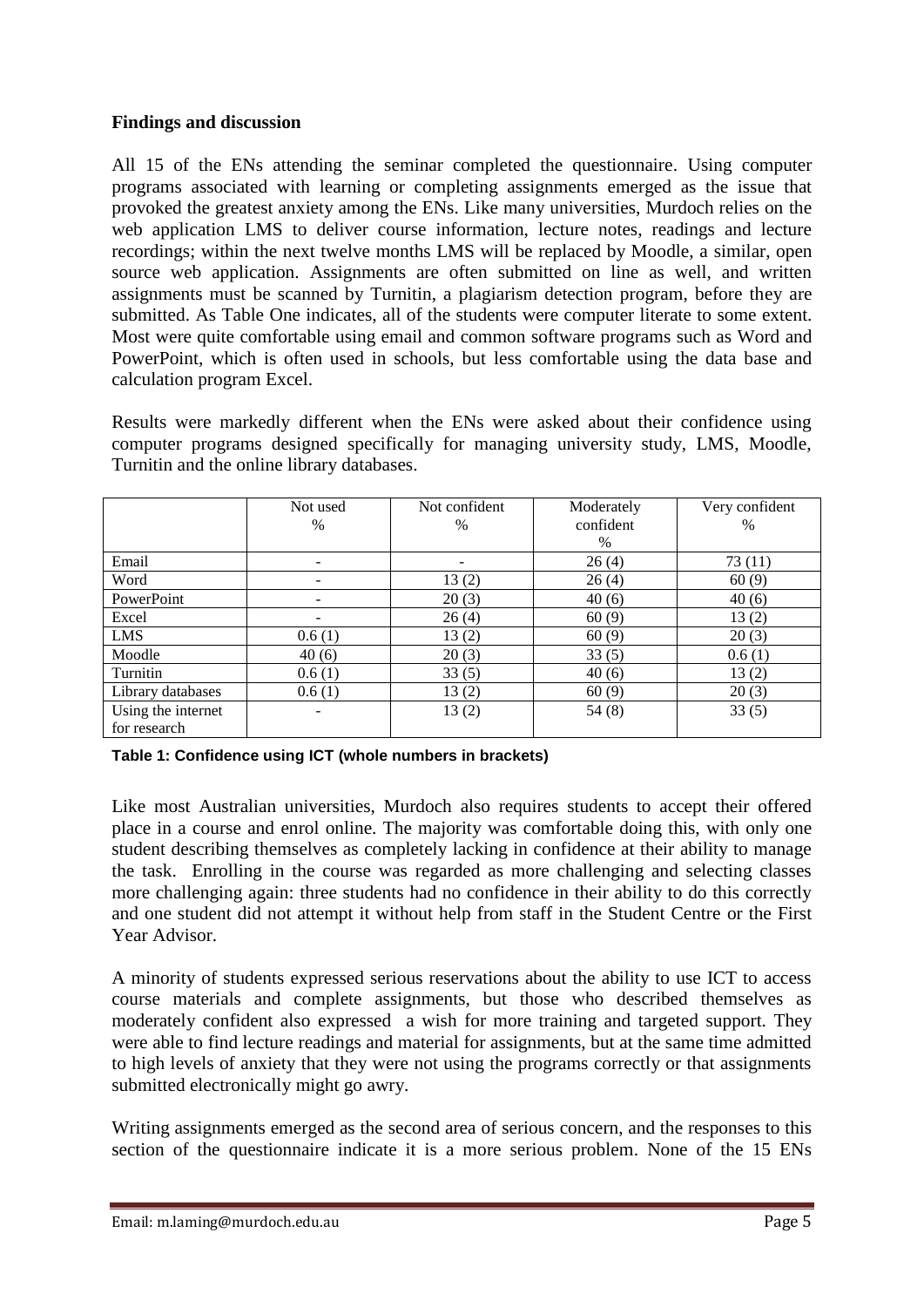described their essay writing skills as excellent and only one described them as good. As Table 2 shows, few had confidence in their ability as writers in general.

|                                       | Poor % | Fair % | Good % | Excellent % |
|---------------------------------------|--------|--------|--------|-------------|
| General writing skills, e.g. sentence | 13(2)  | 60(9)  | 26(4)  |             |
| structure, spelling,                  |        |        |        |             |
| Structuring essays                    | 33(5)  | (8)    | 0.6(1) |             |
| Using references/citations correctly  | 26(4)  | 60(9)  | 13 (2) |             |

**Table 2: Confidence in writing skills (whole numbers in brackets)**

The focus of this paper is on the development of a program to support the ENs' transition to university; nevertheless it is worth noting that comments from the ENs closely reflect Dickson's (2006) factors. One EN student who administers medications competently on a regular basis was embarrassed by her results in maths. She knew she was able to calculate dosages correctly on the wards, but struggled to translate that knowledge into the abstract and felt like a failure when she scored less than 100%, another student complained that the lectures in one unit were almost "word for word" form the TAFE course and balancing family responsibilities with time for study continues to be a significant area of concern for many students. In this study, childcare did not emerge as a major issue for 75% (10) of the participants as their children were independent, however for those who do have dependent children it is a major factor in their decision to return to study and their capacity to succeed (Daugherty, 2012). Family income is also a major factor. Only 1 of the ENs indicated that she was not certain if she would work while studying, however she added that she was a single parent who had recently moved to the Mandurah region and had no support network in the area, suggesting that she would like to work if possible. Two of the ENs were unemployed, but actively looking for work. The remaining 12 were employed and intending to work between 5-20 hours per week; 5-10 hours per week was the most frequently cited figure, followed by 11-15 hours. Two ENs indicated that they intended to work more than 20 hours per week. Work, family responsibilities, new ways of learning and overlap of course content are all outside scope of the present study, but they merit further investigation and we hope to return to them in the future.

## **Implications and recommendations**

Designing a transition program for ENs who have enrolled in the Bachelor of Nursing requires careful planning. The majority of transition models are designed with school leavers in mind and they are not suited to the needs of students with considerable professional experience (Bolen & Kenny, 2009). Our challenge was to provide a positive and supportive environment that respected the ENs existing professional knowledge, lowered anxiety and encouraged persistence and which also encouraged the ENs to adopt a more open and critical way of thinking about the course content and themselves as learners.

Learning to think like an RN, not an EN is identified as the key issue in conversion courses in a numbers of studies (Boelen & Kenny, 2009; Cubit & Leeson, 2009; Drury, Francis & Chapman, 2009; Hylton, 2005; Kilstoff & Rochester, 2004). The ENs have a considerable body of professional experience and life skills on which they can draw, but they may find it difficult to adopt a more questioning approach to learning that is implicit in university education. This situation may be exacerbated in ENs whose experience of learning has been based on didactic teaching; typically these are older students or students from cultural backgrounds that regard the passive acceptance of knowledge as demonstrating respect for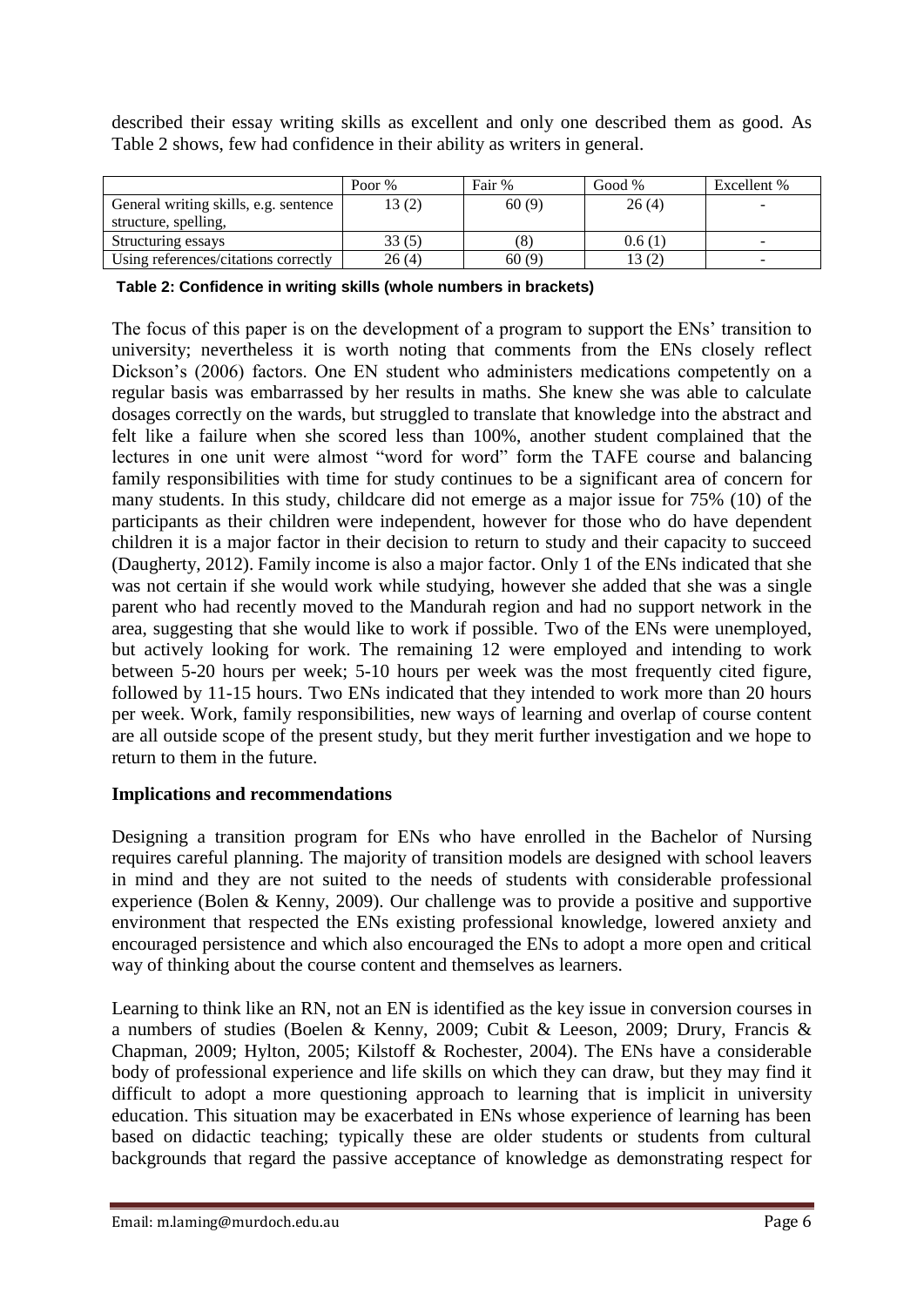the teacher's authority. To overcome these challenges, we have designed a multi-faceted transition program that incorporates the following:

- academic skills workshops  $\bullet$
- study groups
- access to a pastoral care advisor or mentor
- better awareness among the academic staff of the differences between approaches to learning and assessment in VET and university

### *Academic skills workshops*

At present, Murdoch does not require the ENs to complete a bridging unit prior to commencing their studies in second year. As an alternative we recommend a series of academic skills units that would be available to all students and would include academic literacy, mathematics and scientific literacy. Lack of confidence in writing emerged from the data in this study as a major cause of concern or anxiety, and this finding is supported by similar studies of transition from VET to university (Abbott-Chapman, 2006; Hylton, 2005; Watson, 2006). Mehta, Robinson and Hillege (2008) found generally high level of anxiety about studying science among student nurses, and as the second year curriculum requires students to master a substantial body of scientific theory, it is reasonable to assume that many of the ENs would also be anxious.

ICT represents a special case for inclusion in the transition program and should be understood as having two components. Responses from the questionnaire indicated that the ENs wanted tutorial help with the ICT programs or applications needed to function as a student – LMS, Moodle, Turnitin and the library catalogue and databases. However, Barnard, Nash and O'Brien (2005) argue that nurses to develop high levels of information literacy to synthesise and apply professional knowledge effectively:

the development of information literacy not only facilitates engagement with effective decision-making, problem solving and research, but also enables nurses to take responsibility for their own continued learning in areas of professional or personal interest (p 507).

The transition program we envisage can only begin this process, but by improving students' confidence in using ICT, we are creating a solid foundation for further development in this area.

## *Study groups*

The positive effects of developing a peer network on transition to university are long understood and well-documented (Archer, Cantwell and Bourke; 1999; Kantanis, 2000; Pittman & Richmond, 2008; Rapley, Davidson, Nathan & Dhaliwal, 2008; Wilcox, Winn & Fyvie‐Gauld, 2005); however, it is also understood that mature-age students require some additional support (Cullity, 2010; Kantanis, 2006; Lincoln & Tindle, 2000). Study groups can form the nucleus of a social network for mature age students who are vulnerable to isolation (Hylton, 2005). They are also an effective way of addressing the ENs anxiety about not knowing what was expected of them in assignments and fear of appearing ignorant or foolish in front of other students and their lecturers. However, care needs to be taken that these study groups do not further isolate the ENs from their peers; membership should be open to all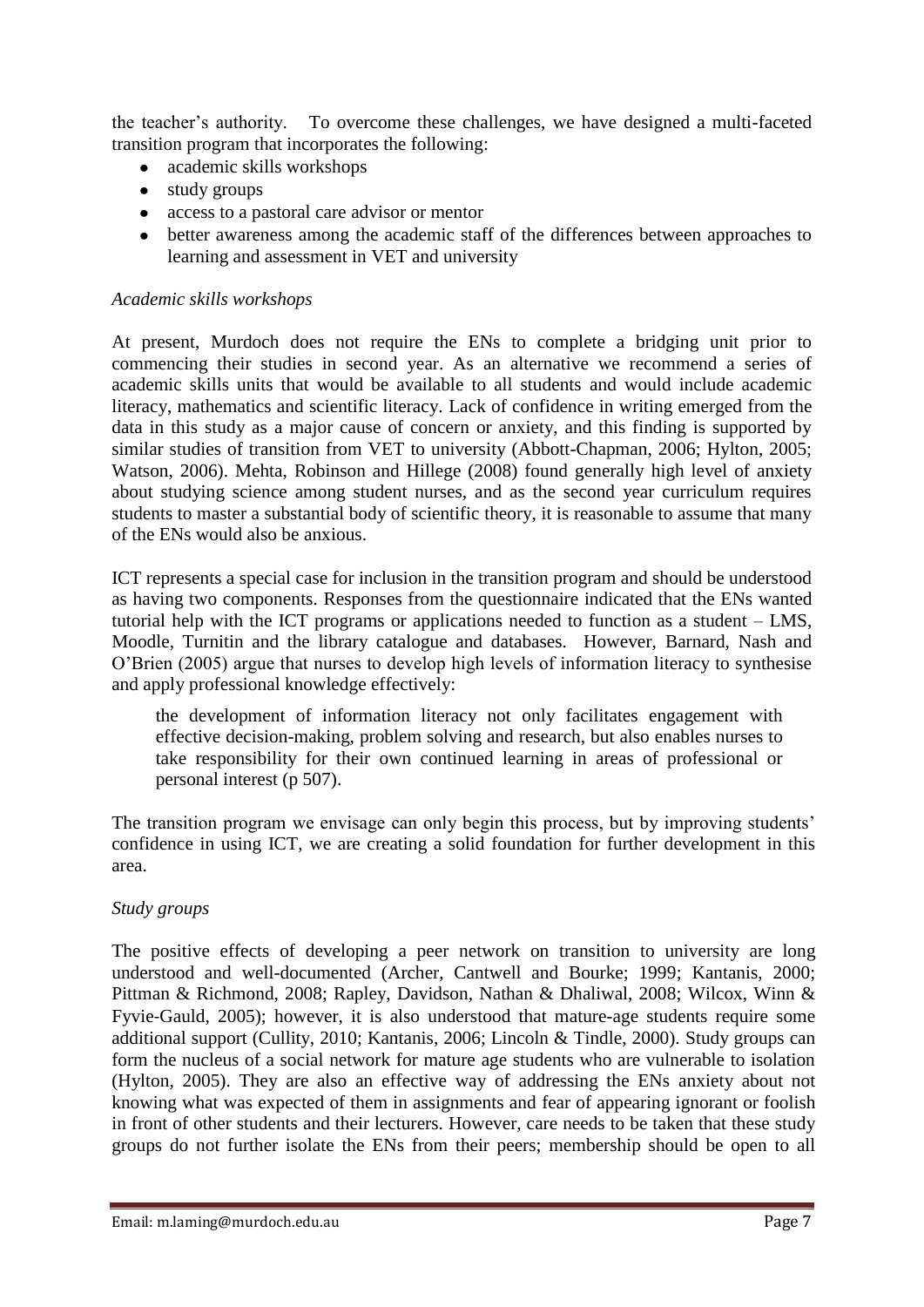students; ideally the academic staff or student advisor will allocate a mix of students to each group and monitor its progress from time to time.

#### *Access to a pastoral care advisor*

At present, Murdoch University has a very effective university-wide network of first year advisors who are available to the entire first year cohort, regardless of their background, in addition to providing targeted support to individual students who show evidence of needing additional assistance. The ENs would benefit from the support of a similar advisor who could offer advice about the support services available at Murdoch, help them to revise their study goals, stay motivated and refer them to external agencies when necessary.

### *Better awareness*

As articulation between VET and university becomes more common, staff in both sectors need to develop greater awareness of the similarities and differences between their understanding of the purpose of their particular aspect of education, its values, traditions and expectations in relation to epistemology and pedagogy/andragogy. Academic staff teaching the Bachelor of Nursing may need to revaluate their teaching and assessment practices to explain their expectations more clearly, to encourage the development of higher order thinking through scaffolded learning tasks and to foster independent learning.

This study suggests that universities need to continue to provide targeted support to ENs enrolling in the second year of the Bachelor of Nursing. They also need to be more assiduous in collecting data about attrition from students who withdraw form conversion courses and alternate entry pathway programs. As Rapley et al (2008) suggest that an analysis of exit interviews may provide valuable information about common factors that led to students leaving the course. We would add that unit co-ordinators and the student advisor or mentor should meet with all ENs who fail one or more units in an effort to determine the cause.

Findings from this study cannot be generalised owing to the very small sample size, but they have raised a number of questions that require further investigation. In the longer term, universities and TAFEs need to collaborate more closely to ensure that "pathway" programs do not become dead ends leaving students demoralised. University staff need to acknowledge the diversity of experience, as well as the knowledge and skills that the ENs bring to their studies as a consequence of their VET qualifications; the VET staff need to recognise that an EN certificate is often the first stage in their students' learning journey and consider modifying the design of some aspects of their programs with this in mind. Partnerships between providers that opened communication and encouraged the exchange of course content would strengthen articulation from the EN diploma into the Bachelor of Nursing at second stage without any disadvantage to learning (Pryor, 2012).

#### **References**

Abbott-Chapman, J. (2006). Moving from technical and further education to university: An Australian study of mature students. *Journal of Vocational Education and Training, 58* (1) 1-17.

Aird, R., Miller, E., van Megen, K. & Buys, L. (2010). *Issues for students navigating alternative pathways to higher education: Barriers, access and equity.* Queensland University of Technology/Griffith University. Retrieved February 1, 2013 from:

[http://www.bridgetostudy.com.au/about/AdultLearnerLitReview\\_5%20July%202010\\_FINAL.pdf](http://www.bridgetostudy.com.au/about/AdultLearnerLitReview_5%20July%202010_FINAL.pdf)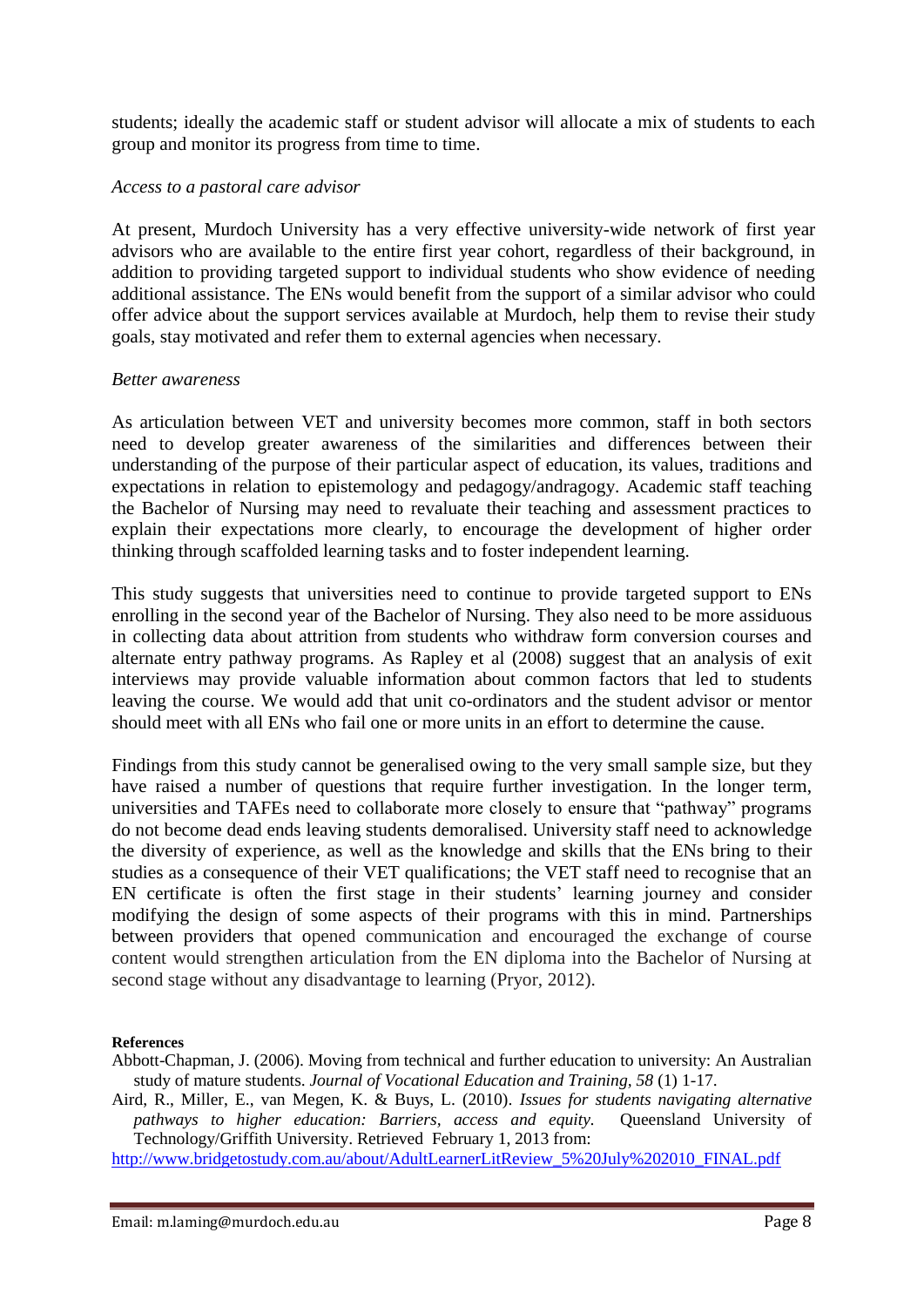- Allan, I. & McLafferty, I. (1999). The road to conversion for enrolled nurses: A literature review. *British Journal of Nursing, 8* (6) 356.
- Archer, J., Cantwell, R. & Bourke, S. (1999). Coping at university: An examination of achievement, motivation, self‐regulation, confidence, and method of entry. *Higher Education Research & Development, 18* (1) 31-54. doi: 10.1080/0729436990180104
- Barnard, A., Nash, R. & O'Brien, M. (2005). Information literacy: Developing lifelong skills through nursing education. *Journal of Nursing Education, 44* (11) 505-510.
- Bolen, M. G. & Kenny, A. (2009). Supporting enrolled nurse conversion the impact of a compulsory bridging program. *Nurse Education Today, 29* 533-537.
- Cubit, K. A. & Leeson, B.G. (2009). Is there a case for tailoring graduate nurse programs for nurses who have previously practiced as Enrolled Nurses? *Nurse Education Today, 29* 891-894.
- Cullity, M. M. (2005). *Alternative entry programs to university for mature age students: Program characteristics that encourage or inhibit mature student participation*. Parkville: The University of Melbourne Custom Book Centre.
- Daugherty, C. I. (2012). *Role strain: A look into balancing motherhood and education*. Unpublished masters project, California State University, Sacramento, CA. (Sacramento State Scholarworks, Identifier URI http://hdl.handle.net/10211.9/1705) Retrieved January 4, 2013 from Sacramento State Scholarworks.
- Davey, J. & Jamieson, A. (2003). Against the odds: pathways of early school leavers into university education: evidence from England and New Zealand. *International Journal of Lifelong Education, 22*(3) 266–280
- Devlin, M., Kift, S., Nelson, K., Smith, L. & McKay, J. (2012). Effective teaching and support of students from low socioeconomic status backgrounds. Office for Learning and Teaching.
- Dickson, J. (2000). *TAFE Child Care Graduates Begin a University Teaching Degree.* Paper presented to the Annual Conference of the Australian Association for Research in Education. Sydney: AARE.
- Drury, V., Francis, K. & Chapman, Y. (2009). Mature learners becoming registered nurses: a grounded theory model. *Australian Journal of Advanced Nursing, 26* (2) 39-45.
- Heenan, D. (2002). Women, access and progression: An examination of women's reasons for not continuing in higher education following the completion of the Certificate in Women's Studies. *Studies in Continuing Education, 24* (1) 39-55. doi: 10.1080/01580370220130431
- Hoodless, M. & Bourke, L. (2009). Expanding the scope of practice for enrolled nurses working in an Australian rural health service – implications for job satisfaction. *Nurse Education Today, 29* 432– 438. DOI:10.1016/j.nedt.2008.09.002
- Hutchinson, L., Mitchell, C. & St John, W. (2011). The transition experience of enrolled nurses to a Bachelor of Nursing at an Australian university. *Contemporary Nurse: A journal for the Australian Nursing profession, 38* (1/2) 191-200.
- Hylton, J. A. (2005). Relearning how to learn: Enrolled nurse transition to degree at a New Zealand rural satellite campus. *Nurse Education Today*, *25* 519-526.
- Kantanis, T. S. (2000). The role of social transition in students' adjustment to the first-year of university. *Journal of Institutional Research, 9* (1) 100-110.
- Kantanis, T. S. (2006). *Same or different: Issues that affect mature age undergraduate students' transition to university: Proceedings of the sixth Pacific rim first-year in higher education conference.* Christchurch, New Zealand: FYHE.
- Kenny, A. J. & Duckett, S. (2005). An online study of Australian Enrolled Nurse conversion. *Journal of Advanced Nursing 49*(4) 423–431.
- Lincoln, D. & Tindle, E. (2000). *Mature age students in transition: Factors contributing to their success in first year.* Paper presented at the fourt*h Pacific* rim first-year in higher education conference. Queensland University of Technology, Brisbane, QLD.
- Mehta, H., Robinson, K. & Hillege, S. (2008). Expectations, perceptions and experiences of first year students enrolled in nursing and/or midwifery courses at three NSW universities. *Focus on Health Professional Education: A Multi-disciplinary Journal, 10* (1) 11-25.
- Pittman, L. D. & Richmond, A. (2008). University belonging, friendship quality, and psychological adjustment during the transition to college. *The Journal of Experimental Education, 76* (4) 343- 362

Email: m.laming@murdoch.edu.au Page 9